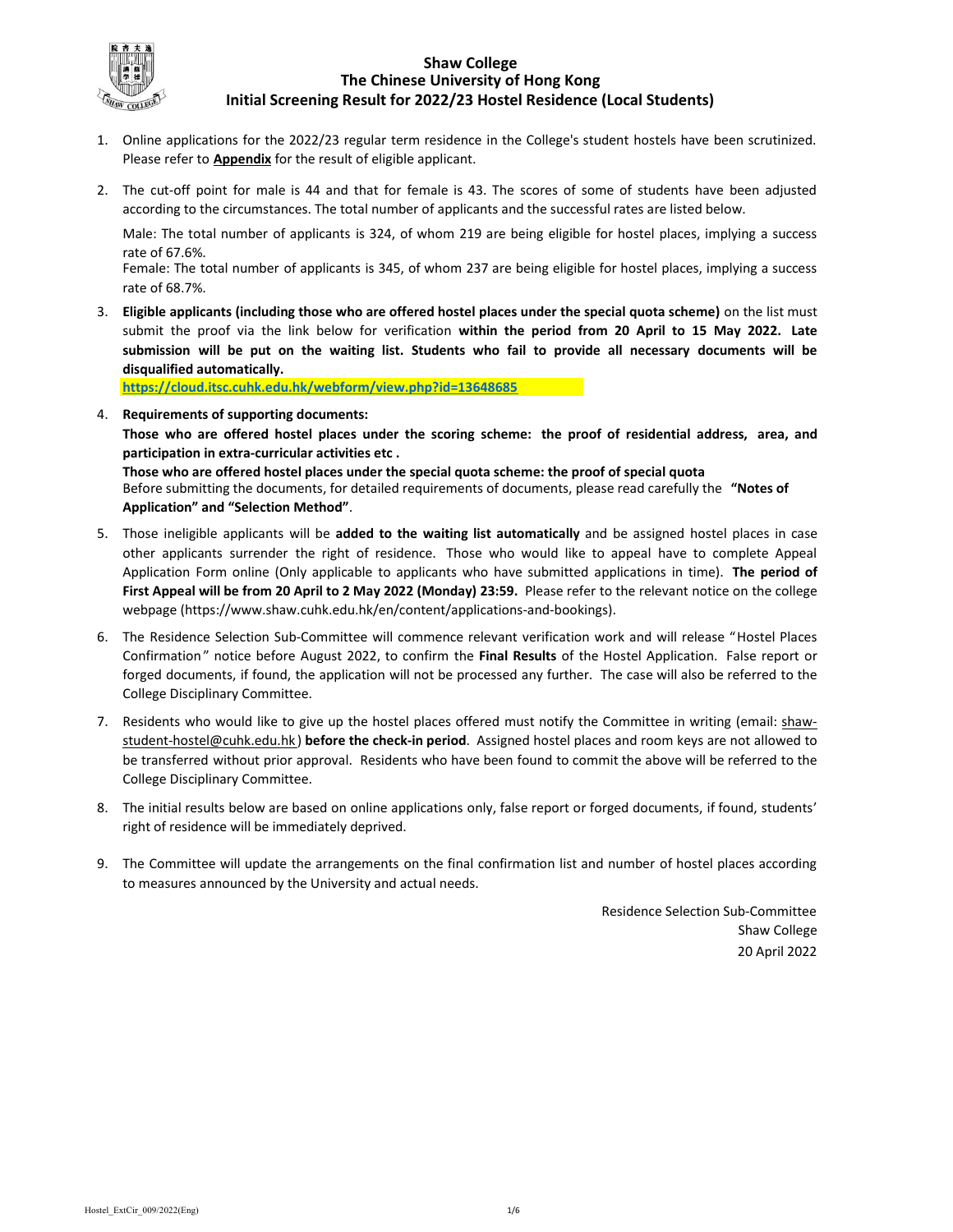| <b>SID</b> | Sex | Residence period | Result        | <b>SID</b> | Sex | <b>Residence period</b> | Result        |
|------------|-----|------------------|---------------|------------|-----|-------------------------|---------------|
| 1155108608 | F   | Full year        | 71            | 1155142275 | F   | Full year               |               |
| 1155109844 | F   | First term       | 68            | 1155142302 | M   | Full year               |               |
| 1155115478 | F   | Full year        | Special quota | 1155142369 | F   | Full year               |               |
| 1155124931 | F   | Full year        | 46            | 1155142428 | F   | First term              |               |
| 1155125029 | F   | First term       | 59            | 1155142476 | F   | Full year               |               |
| 1155125061 | F   | Full year        | Special quota | 1155142497 | M   | Full year               |               |
| 1155125595 | F   | Full year        | 70            | 1155142498 | M   | Full year               |               |
| 1155125614 | М   | Full year        | 64            | 1155142511 | F   | Full year               |               |
| 1155125828 | F   | Full year        | 90            | 1155142558 | M   | Full year               |               |
| 1155126016 | F   | Second term      | 66            | 1155142597 | M   | Full year               | Special quota |
| 1155126037 | М   | Second term      | 55            | 1155142678 | F   | Second term             |               |
| 1155126042 | F   | First term       | 61            | 1155142707 | F   | Full year               |               |
| 1155126222 | М   | Full year        | 54            | 1155142713 | F   | First term              |               |
| 1155126268 | М   | First term       | Special quota | 1155142766 | F   | Full year               | Special quota |
| 1155126443 | М   | Full year        | Special quota | 1155142826 | M   | Full year               | Special quota |
| 1155126581 | F   | Full year        | 59            | 1155142862 | F   | Full year               |               |
| 1155127161 | F   | First term       | 90            | 1155142932 | M   | Full year               |               |
| 1155127331 | F   | Full year        | Special quota | 1155143007 | M   | Second term             |               |
| 1155127642 | М   | First term       | 48            | 1155143056 | M   | Full year               |               |
| 1155127668 | М   | Full year        | 56            | 1155143075 | M   | Full year               |               |
| 1155127775 | F   | Second term      | 76            | 1155143076 | F   | Full year               |               |
| 1155127989 | М   | Full year        | 71            | 1155143104 | M   | Full year               |               |
| 1155128054 | М   | Full year        | 69            | 1155143192 | F   | Full year               |               |
| 1155129221 | М   | Full year        | 91            | 1155143282 | M   | Full year               |               |
| 1155129259 | М   | Full year        | 73            | 1155143283 | F   | Full year               |               |
| 1155131059 | F   | Full year        | Special quota | 1155143312 | M   | Full year               |               |
| 1155133526 | F   | Full year        | 50            | 1155143327 | M   | Full year               |               |
| 1155133617 | F   | Full year        | 51            | 1155143358 | M   | Full year               |               |
| 1155135901 | М   | Full year        | 45            | 1155143406 | M   | Full year               |               |
| 1155136120 | М   | Full year        | Special quota | 1155143451 | M   | Full year               |               |
| 1155137887 | М   | Full year        | 73            | 1155143466 | M   | Full year               |               |
| 1155138121 | F   | Full year        | Special quota | 1155143469 | M   | Full year               |               |
| 1155138416 | М   | First term       | 45            | 1155143476 | M   | Full year               |               |
| 1155138528 | F   | Full year        | 45            | 1155143497 | F   | Full year               |               |
| 1155140750 | М   | Full year        | 49            | 1155143498 | F   | Full year               |               |
| 1155141727 | F   | Full year        | Special quota | 1155143507 | F   | Full year               |               |
| 1155141906 | м   | Full year        | 55            | 1155143540 | F   | Full year               |               |
| 1155141917 | F   | Full year        | 54            | 1155143541 | М   | Full year               |               |
| 1155141928 | м   | Full year        | 45            | 1155143589 | F   | Full year               |               |
| 1155141967 | F   | Full year        | 49            | 1155143595 | М   | Full year               |               |
| 1155141990 | F   | Full year        | 52            | 1155143675 | М   | Full year               |               |
| 1155142051 | F   | Full year        | 54            | 1155143718 | F   | Full year               |               |
| 1155142111 | F   | Full year        | 46            | 1155143745 | М   | Full year               |               |
| 1155142140 | F   | Full year        | 51            | 1155143773 | М   | Full year               | Special quota |
| 1155142174 | М   | Full year        | 67            | 1155143797 | F   | Full year               |               |
| 1155142204 | F   | Full vear        | 56            | 1155143839 | M   | First term              |               |

| <b>SID</b> | Sex | Residence period | Result        | SID        | Sex | <b>Residence period</b> | Result        |
|------------|-----|------------------|---------------|------------|-----|-------------------------|---------------|
| 1155108608 | F   | Full year        | 71            | 1155142275 | F   | Full year               | 56            |
| 1155109844 | F   | First term       | 68            | 1155142302 | M   | Full year               | 75            |
| 1155115478 | F   | Full year        | Special quota | 1155142369 | F   | Full year               | 54            |
| 1155124931 | F   | Full year        | 46            | 1155142428 | F   | First term              | 67            |
| 1155125029 | F   | First term       | 59            | 1155142476 | F   | Full year               | 57            |
| 1155125061 | F   | Full year        | Special quota | 1155142497 | M   | Full year               | 49            |
| 1155125595 | F   | Full year        | 70            | 1155142498 | M   | Full year               | 46            |
| 1155125614 | М   | Full year        | 64            | 1155142511 | F   | Full year               | 46            |
| 1155125828 | F   | Full year        | 90            | 1155142558 | M   | Full year               | 51            |
| 1155126016 | F   | Second term      | 66            | 1155142597 | M   | Full year               | Special quota |
| 1155126037 | м   | Second term      | 55            | 1155142678 | F   | Second term             | 97            |
| 1155126042 | F   | First term       | 61            | 1155142707 | F   | Full year               | 69            |
| 1155126222 | М   | Full year        | 54            | 1155142713 | F   | First term              | 60            |
| 1155126268 | м   | First term       | Special quota | 1155142766 | F   | Full year               | Special quota |
| 1155126443 | м   | Full year        | Special quota | 1155142826 | M   | Full year               | Special quota |
| 1155126581 | F   | Full year        | 59            | 1155142862 | F   | Full year               | 75            |
| 1155127161 | F   | First term       | 90            | 1155142932 | M   | Full year               | 74            |
| 1155127331 | F   | Full year        | Special quota | 1155143007 | M   | Second term             | 44            |
| 1155127642 | м   | First term       | 48            | 1155143056 | M   | Full year               | 53            |
| 1155127668 | м   | Full year        | 56            | 1155143075 | M   | Full year               | 84            |
| 1155127775 | F   | Second term      | 76            | 1155143076 | F   | Full year               | 51            |
| 1155127989 | м   | Full year        | 71            | 1155143104 | M   | Full year               | 62            |
| 1155128054 | м   | Full year        | 69            | 1155143192 | F   | Full year               | 92            |
| 1155129221 | м   | Full year        | 91            | 1155143282 | M   | Full year               | 45            |
| 1155129259 | м   | Full year        | 73            | 1155143283 | F   | Full year               | 57            |
| 1155131059 | F   | Full year        | Special quota | 1155143312 | M   | Full year               | 56            |
| 1155133526 | F   | Full year        | 50            | 1155143327 | м   | Full year               | 81            |
| 1155133617 | F   | Full year        | 51            | 1155143358 | м   | Full year               | 65            |
| 1155135901 | м   | Full year        | 45            | 1155143406 | м   | Full year               | 45            |
| 1155136120 | м   | Full year        | Special quota | 1155143451 | м   | Full year               | 51            |
| 1155137887 | м   | Full year        | 73            | 1155143466 | м   | Full year               | 45            |
| 1155138121 | F   | Full year        | Special quota | 1155143469 | м   | Full year               | 45            |
| 1155138416 | М   | First term       | 45            | 1155143476 | M   | Full year               | 55            |
| 1155138528 | F   | Full year        | 45            | 1155143497 | F   | Full year               | 67            |
| 1155140750 | М   | Full year        | 49            | 1155143498 | F   | Full year               | 53            |
| 1155141727 | F   | Full year        | Special quota | 1155143507 | F   | Full year               | 71            |
| 1155141906 | М   | Full year        | 55            | 1155143540 | F   | Full year               | 56            |
| 1155141917 | F   | Full year        | 54            | 1155143541 | М   | Full year               | 52            |
| 1155141928 | М   | Full year        | 45            | 1155143589 | F   | Full year               | 66            |
| 1155141967 | F   | Full year        | 49            | 1155143595 | М   | Full year               | 51            |
| 1155141990 | F   | Full year        | 52            | 1155143675 | М   | Full year               | 63            |
| 1155142051 | F   | Full year        | 54            | 1155143718 | F   | Full year               | 58            |
| 1155142111 | F   | Full year        | 46            | 1155143745 | М   | Full year               | 58            |
| 1155142140 | F   | Full year        | 51            | 1155143773 | М   | Full year               | Special quota |
| 1155142174 | М   | Full year        | 67            | 1155143797 | F   | Full year               | 43            |
| 1155142204 | F   | Full year        | 56            | 1155143839 | М   | First term              | 71            |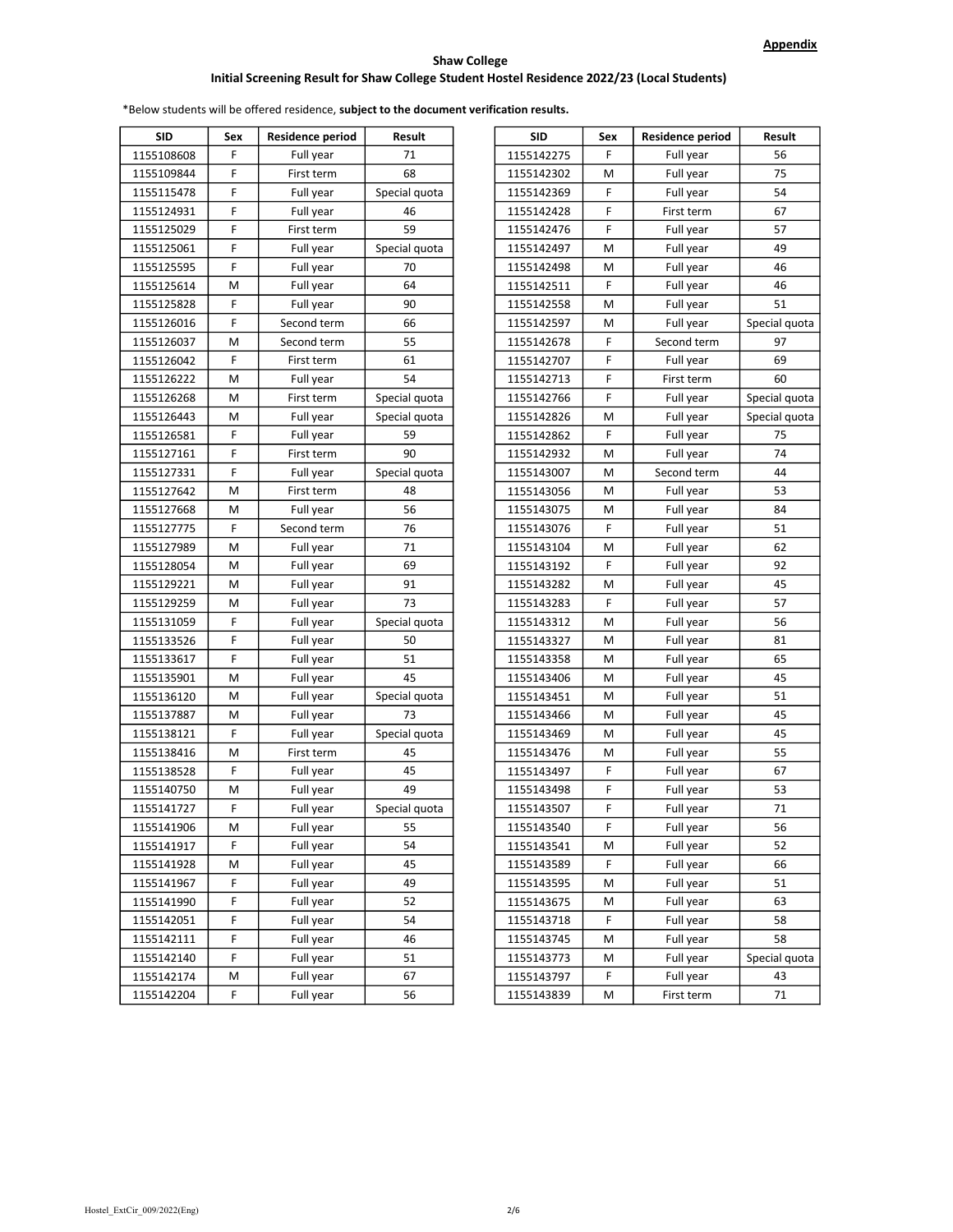# Initial Screening Result for Shaw College Student Hostel Residence 2022/23 (Local Students) Shaw College

| <b>SID</b> | Sex | <b>Residence period</b> | Result        | <b>SID</b> | Sex | <b>Residence period</b> | Result        |
|------------|-----|-------------------------|---------------|------------|-----|-------------------------|---------------|
| 1155143872 | м   | Full year               | 82            | 1155157319 | М   | Full year               | 45            |
| 1155143904 | F   | Full year               | 46            | 1155157333 | м   | Full year               | 49            |
| 1155144069 | F   | First term              | 51            | 1155157344 | м   | Full year               | 58            |
| 1155144117 | М   | Full year               | 51            | 1155157362 | м   | Full year               | 47            |
| 1155144122 | М   | Full year               | 90            | 1155157396 | M   | Full year               | 63            |
| 1155144131 | М   | Full year               | 46            | 1155157465 | F   | First term              | 56            |
| 1155144134 | F   | Full year               | 71            | 1155157509 | M   | Second term             | 46            |
| 1155144239 | F   | Full year               | 83            | 1155157532 | F   | Full year               | 52            |
| 1155144243 | F   | Full year               | 77            | 1155157571 | M   | Full year               | 68            |
| 1155144252 | М   | Full year               | 51            | 1155157583 | F   | Full year               | 52            |
| 1155144290 | М   | Full year               | 50            | 1155157620 | M   | Full year               | 55            |
| 1155144292 | М   | Full year               | 46            | 1155157642 | F   | Full year               | 47            |
| 1155144310 | М   | Full year               | 62            | 1155157655 | M   | Full year               | Special quota |
| 1155144315 | F   | Full year               | 71            | 1155157674 | F   | Full year               | 79            |
| 1155144364 | F   | Second term             | 47            | 1155157682 | M   | Full year               | 48            |
| 1155144384 | М   | Full year               | 51            | 1155157693 | F   | Full year               | 48            |
| 1155144396 | F   | Full year               | 45            | 1155157710 | F   | Full year               | 51            |
| 1155144397 | F   | Full year               | 57            | 1155157723 | F   | Full year               | 48            |
| 1155144419 | М   | Full year               | 66            | 1155157727 | M   | First term              | 61            |
| 1155144421 | М   | Full year               | 77            | 1155157751 | F   | Full year               | 46            |
| 1155144429 | F   | Second term             | 64            | 1155157858 | M   | Full year               | 62            |
| 1155144434 | М   | Full year               | 71            | 1155157877 | F   | Second term             | 50            |
| 1155144447 | F   | Full year               | 71            | 1155157889 | M   | Full year               | 47            |
| 1155144470 | М   | Full year               | 46            | 1155157929 | F   | Full year               | 47            |
| 1155144472 | F   | Full year               | 57            | 1155157970 | M   | Full year               | 48            |
| 1155144528 | F   | Full year               | 53            | 1155157973 | M   | Full year               | 52            |
| 1155144603 | М   | Full year               | 85            | 1155157976 | F   | Full year               | 83            |
| 1155144628 | F   | Second term             | 55            | 1155158049 | F   | First term              | 71            |
| 1155145461 | М   | Full year               | 56            | 1155158051 | F   | Full year               | 62            |
| 1155147737 | М   | Full year               | 76            | 1155158061 | F   | Full year               | 56            |
| 1155149295 | F   | First term              | 59            | 1155158264 | M   | Full year               | 54            |
| 1155149337 | М   | Full year               | 88            | 1155158283 | F   | Full year               | Special quota |
| 1155149490 | М   | Full year               | 73            | 1155158309 | M   | Full year               | 56            |
| 1155151904 | м   | Full year               | 61            | 1155158323 | М   | Full year               | 57            |
| 1155152117 | М   | Full year               | 56            | 1155158338 | M   | Full year               | Special quota |
| 1155154069 | М   | Full year               | 54            | 1155158367 | F   | Full year               | 58            |
| 1155154109 | F   | First term              | 51            | 1155158372 | М   | Full year               | 57            |
| 1155154158 | F   | First term              | 70            | 1155158385 | F   | Full year               | 59            |
| 1155154343 | F   | Full year               | 45            | 1155158390 | F   | Full year               | 59            |
| 1155155538 | М   | Full year               | 59            | 1155158403 | М   | First term              | 50            |
| 1155155604 | М   | Full year               | 49            | 1155158405 | F   | Full year               | 47            |
| 1155155613 | F   | Full year               | 55            | 1155158410 | F   | Full year               | 62            |
| 1155156137 | М   | Full year               | Special quota | 1155158412 | F   | Full year               | 57            |
| 1155156351 | F   | Full year               | 62            | 1155158475 | М   | Full year               | 49            |
| 1155156679 | F   | Full year               | 76            | 1155158515 | F   | Full year               | 62            |
| 1155156684 | М   | Full year               | 55            | 1155158532 | F   | Full year               | Special quota |

| SID     | Sex | <b>Residence period</b> | Result        | <b>SID</b> | Sex | <b>Residence period</b> | Result        |
|---------|-----|-------------------------|---------------|------------|-----|-------------------------|---------------|
| 143872، | М   | Full year               | 82            | 1155157319 | М   | Full year               | 45            |
| 143904ء | F   | Full year               | 46            | 1155157333 | М   | Full year               | 49            |
| 144069ء | F   | First term              | 51            | 1155157344 | М   | Full year               | 58            |
| 144117ء | M   | Full year               | 51            | 1155157362 | M   | Full year               | 47            |
| 144122ء | M   | Full year               | 90            | 1155157396 | M   | Full year               | 63            |
| 144131، | M   | Full year               | 46            | 1155157465 | F   | First term              | 56            |
| 144134ء | F   | Full year               | 71            | 1155157509 | M   | Second term             | 46            |
| 144239ء | F   | Full year               | 83            | 1155157532 | F   | Full year               | 52            |
| 144243ء | F   | Full year               | 77            | 1155157571 | M   | Full year               | 68            |
| 144252  | M   | Full year               | 51            | 1155157583 | F   | Full year               | 52            |
| 144290ء | M   | Full year               | 50            | 1155157620 | М   | Full year               | 55            |
| 144292ۃ | M   | Full year               | 46            | 1155157642 | F   | Full year               | 47            |
| 144310ء | M   | Full year               | 62            | 1155157655 | М   | Full year               | Special quota |
| 144315  | F   | Full year               | 71            | 1155157674 | F   | Full year               | 79            |
| 144364ء | F   | Second term             | 47            | 1155157682 | M   | Full year               | 48            |
| 144384ء | M   | Full year               | 51            | 1155157693 | F   | Full year               | 48            |
| 144396ء | F   | Full year               | 45            | 1155157710 | F   | Full year               | 51            |
| 144397ء | F   | Full year               | 57            | 1155157723 | F   | Full year               | 48            |
| 144419ء | M   | Full year               | 66            | 1155157727 | М   | First term              | 61            |
| 144421، | M   | Full year               | 77            | 1155157751 | F   | Full year               | 46            |
| 144429ء | F   | Second term             | 64            | 1155157858 | M   | Full year               | 62            |
| 144434ء | M   | Full year               | 71            | 1155157877 | F   | Second term             | 50            |
| 144447ء | F   | Full year               | 71            | 1155157889 | М   | Full year               | 47            |
| 144470ء | M   | Full year               | 46            | 1155157929 | F   | Full year               | 47            |
| 144472ء | F   | Full year               | 57            | 1155157970 | M   | Full year               | 48            |
| 144528ء | F   | Full year               | 53            | 1155157973 | M   | Full year               | 52            |
| 144603\ | M   | Full year               | 85            | 1155157976 | F   | Full year               | 83            |
| 144628ء | F   | Second term             | 55            | 1155158049 | F   | First term              | 71            |
| 145461، | M   | Full year               | 56            | 1155158051 | F   | Full year               | 62            |
| 147737ء | M   | Full year               | 76            | 1155158061 | F   | Full year               | 56            |
| 149295ۃ | F   | First term              | 59            | 1155158264 | М   | Full year               | 54            |
| 149337ء | M   | Full year               | 88            | 1155158283 | F   | Full year               | Special quota |
| 149490ء | M   | Full year               | 73            | 1155158309 | M   | Full year               | 56            |
| 151904ء | M   | Full year               | 61            | 1155158323 | M   | Full year               | 57            |
| 152117  | M   | Full year               | 56            | 1155158338 | M   | Full year               | Special quota |
| 154069، | м   | Full year               | 54            | 1155158367 | F   | Full year               | 58            |
| 154109ء | F   | First term              | 51            | 1155158372 | M   | Full year               | 57            |
| 154158  | F   | First term              | 70            | 1155158385 | F   | Full year               | 59            |
| 154343  | F   | Full year               | 45            | 1155158390 | F   | Full year               | 59            |
| 155538  | M   | Full year               | 59            | 1155158403 | M   | First term              | 50            |
| 155604  | M   | Full year               | 49            | 1155158405 | F   | Full year               | 47            |
| 155613  | F   | Full year               | 55            | 1155158410 | F   | Full year               | 62            |
| 156137  | M   | Full year               | Special quota | 1155158412 | F   | Full year               | 57            |
| 156351  | F   | Full year               | 62            | 1155158475 | M   | Full year               | 49            |
| 156679، | F   | Full year               | 76            | 1155158515 | F   | Full year               | 62            |
| 156684  | M   | Full year               | 55            | 1155158532 | F   | Full year               | Special quota |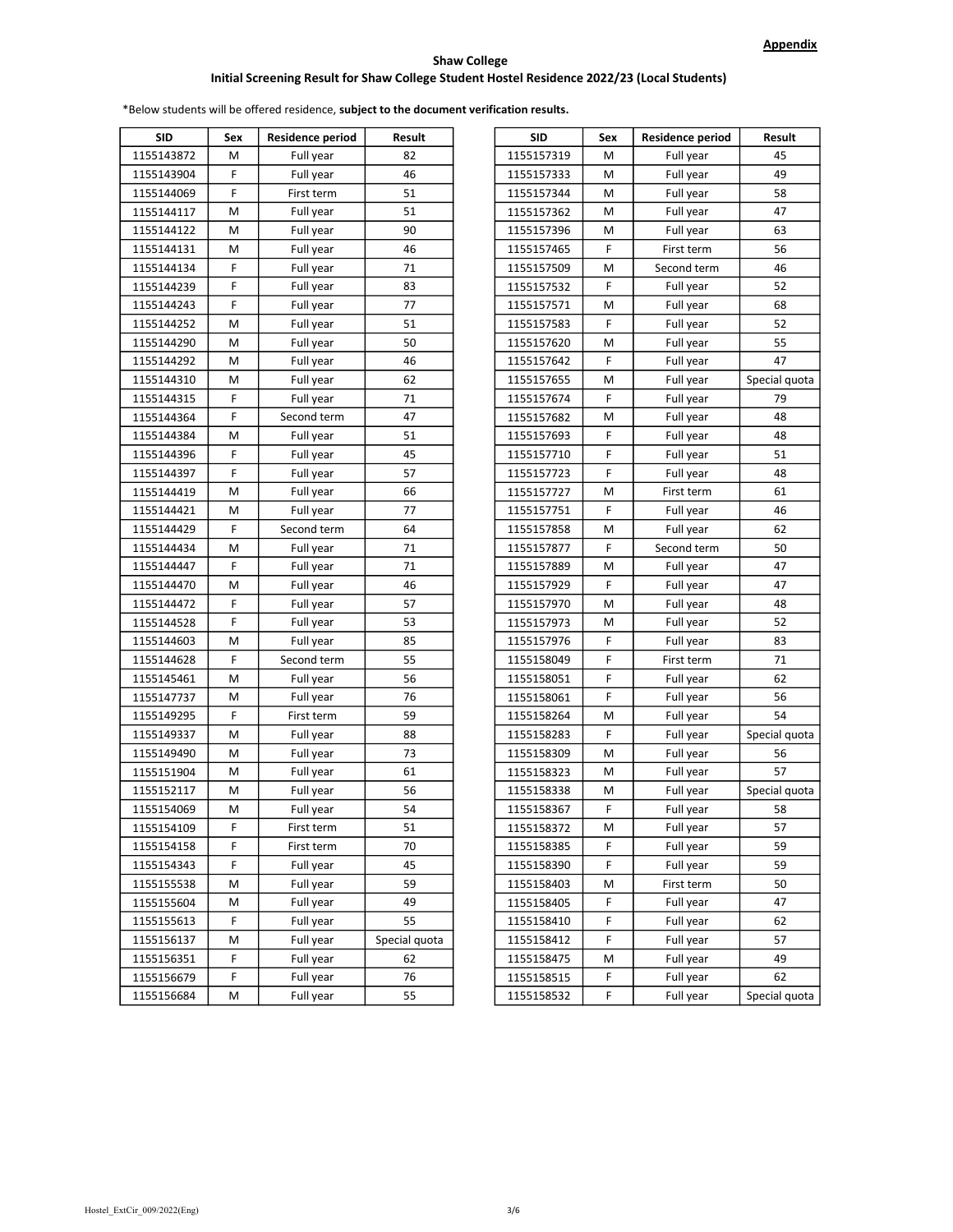| <b>SID</b> | Sex | Residence period | Result        | SID        | Sex | Residence period | Result        |
|------------|-----|------------------|---------------|------------|-----|------------------|---------------|
| 1155158564 | F   | Full year        | Special quota | 1155159989 | F   | Full year        | 75            |
| 1155158614 | F   | Full year        | 47            | 1155160032 | M   | First term       | 62            |
| 1155158634 | F   | Full year        | Special quota | 1155160061 | F   | Full year        | 54            |
| 1155158644 | F   | Full year        | 59            | 1155160093 | M   | Full year        | 49            |
| 1155158651 | F   | Full year        | 63            | 1155160118 | F   | Full year        | 48            |
| 1155158653 | F   | Full year        | Special quota | 1155160126 | F   | Full year        | 59            |
| 1155158672 | F   | Full year        | 83            | 1155160180 | M   | Full year        | 112           |
| 1155158778 | М   | Full year        | Special quota | 1155160196 | M   | Full year        | 51            |
| 1155158786 | F   | Full year        | 47            | 1155160201 | M   | Full year        | 51            |
| 1155158802 | F   | First term       | 52            | 1155160205 | M   | First term       | 46            |
| 1155158848 | F   | Full year        | 54            | 1155160235 | F   | Full year        | Special quota |
| 1155158865 | F   | Full year        | 66            | 1155160240 | M   | Full year        | 60            |
| 1155158872 | F   | First term       | 45            | 1155160280 | F   | Full year        | Special quota |
| 1155158902 | М   | Full year        | Special quota | 1155160320 | F   | Full year        | Special quota |
| 1155158980 | М   | Full year        | 78            | 1155160354 | M   | Full year        | 67            |
| 1155159019 | М   | Full year        | 69            | 1155160367 | F   | Full year        | 55            |
| 1155159032 | М   | Full year        | 50            | 1155160391 | F   | Full year        | Special quota |
| 1155159106 | F   | Full year        | 63            | 1155160429 | F   | Full year        | Special quota |
| 1155159110 | М   | Full year        | 50            | 1155160537 | F   | Full year        | Special quota |
| 1155159131 | М   | Full year        | 78            | 1155160566 | M   | Full year        | 50            |
| 1155159139 | М   | Full year        | 51            | 1155160576 | F   | Full year        | 83            |
| 1155159187 | F   | Full year        | 62            | 1155160581 | F   | Full year        | 63            |
| 1155159272 | М   | Full year        | 64            | 1155160671 | M   | Full year        | Special quota |
| 1155159322 | F   | Full year        | 51            | 1155161948 | M   | Full year        | 52            |
| 1155159379 | F   | Full year        | 47            | 1155162892 | F   | Full year        | 109           |
| 1155159452 | F   | Full year        | 52            | 1155162902 | F   | Full year        | 87            |
| 1155159478 | М   | Full year        | 54            | 1155163081 | F   | Full year        | 63            |
| 1155159521 | М   | Full year        | 59            | 1155163106 | M   | Full year        | 76            |
| 1155159533 | М   | Full year        | 56            | 1155163110 | F   | Full year        | 101           |
| 1155159534 | М   | Full year        | 52            | 1155163237 | M   | Full year        | 58            |
| 1155159576 | М   | Full year        | 73            | 1155163285 | M   | Full year        | Special quota |
| 1155159596 | М   | Full year        | 44            | 1155163330 | F   | Full year        | Special quota |
| 1155159625 | F   | Full year        | Special quota | 1155163420 | F   | Full year        | 65            |
| 1155159632 | М   | Full year        | Special quota | 1155165053 | F   | Full year        | Special quota |
| 1155159709 | М   | Full year        | 45            | 1155165745 | F   | Full year        | Special quota |
| 1155159771 | М   | Full year        | 50            | 1155165805 | F   | Full year        | 62            |
| 1155159779 | F   | Full year        | 57            | 1155165819 | F   | Full year        | Special quota |
| 1155159813 | Μ   | Full year        | 63            | 1155167758 | F   | Full year        | 44            |
| 1155159872 | F   | First term       | 55            | 1155167834 | F   | Full year        | 77            |
| 1155159878 | М   | Full year        | 51            | 1155167991 | F   | Second term      | 56            |
| 1155159904 | М   | First term       | 61            | 1155167995 | F   | Full year        | 67            |
| 1155159950 | м   | Full year        | 55            | 1155168001 | F   | Full year        | Special quota |
| 1155159955 | F   | Full year        | 62            | 1155168009 | М   | Second term      | Special quota |
| 1155159958 | F   | First term       | 48            | 1155168347 | М   | Full year        | 60            |
| 1155159975 | F   | Full year        | 68            | 1155168448 | М   | Full year        | 60            |
| 1155159980 | F   | Full year        | 66            | 1155168449 | F   | Full vear        | 46            |
|            |     |                  |               |            |     |                  |               |

| <b>SID</b> | Sex | <b>Residence period</b> | Result        | <b>SID</b> | Sex | <b>Residence period</b> | Result        |
|------------|-----|-------------------------|---------------|------------|-----|-------------------------|---------------|
| 1155158564 | F   | Full year               | Special quota | 1155159989 | F.  | Full year               | 75            |
| 1155158614 | F   | Full year               | 47            | 1155160032 | М   | First term              | 62            |
| 1155158634 | F   | Full year               | Special quota | 1155160061 | F   | Full year               | 54            |
| 1155158644 | F   | Full year               | 59            | 1155160093 | М   | Full year               | 49            |
| 1155158651 | F   | Full year               | 63            | 1155160118 | F   | Full year               | 48            |
| 1155158653 | F   | Full year               | Special quota | 1155160126 | F   | Full year               | 59            |
| 1155158672 | F   | Full year               | 83            | 1155160180 | М   | Full year               | 112           |
| 1155158778 | М   | Full year               | Special quota | 1155160196 | М   | Full year               | 51            |
| 1155158786 | F   | Full year               | 47            | 1155160201 | М   | Full year               | 51            |
| 1155158802 | F   | First term              | 52            | 1155160205 | М   | First term              | 46            |
| 1155158848 | F   | Full year               | 54            | 1155160235 | F   | Full year               | Special quota |
| 1155158865 | F   | Full year               | 66            | 1155160240 | М   | Full year               | 60            |
| 1155158872 | F   | First term              | 45            | 1155160280 | F   | Full year               | Special quota |
| 1155158902 | М   | Full year               | Special quota | 1155160320 | F   | Full year               | Special quota |
| 1155158980 | М   | Full year               | 78            | 1155160354 | М   | Full year               | 67            |
| 1155159019 | М   | Full year               | 69            | 1155160367 | F   | Full year               | 55            |
| 1155159032 | М   | Full year               | 50            | 1155160391 | F   | Full year               | Special quota |
| 1155159106 | F   | Full year               | 63            | 1155160429 | F   | Full year               | Special quota |
| 1155159110 | М   | Full year               | 50            | 1155160537 | F   | Full year               | Special quota |
| 1155159131 | М   | Full year               | 78            | 1155160566 | М   | Full year               | 50            |
| 1155159139 | М   | Full year               | 51            | 1155160576 | F   | Full year               | 83            |
| 1155159187 | F   | Full year               | 62            | 1155160581 | F   | Full year               | 63            |
| 1155159272 | М   | Full year               | 64            | 1155160671 | М   | Full year               | Special quota |
| 1155159322 | F   | Full year               | 51            | 1155161948 | М   | Full year               | 52            |
| 1155159379 | F   | Full year               | 47            | 1155162892 | F   | Full year               | 109           |
| 1155159452 | F   | Full year               | 52            | 1155162902 | F   | Full year               | 87            |
| 1155159478 | М   | Full year               | 54            | 1155163081 | F   | Full year               | 63            |
| 1155159521 | М   | Full year               | 59            | 1155163106 | М   | Full year               | 76            |
| 1155159533 | М   | Full year               | 56            | 1155163110 | F   | Full year               | 101           |
| 1155159534 | М   | Full year               | 52            | 1155163237 | М   | Full year               | 58            |
| 1155159576 | М   | Full year               | 73            | 1155163285 | М   | Full year               | Special quota |
| 1155159596 | М   | Full year               | 44            | 1155163330 | F   | Full year               | Special quota |
| 1155159625 | F   | Full year               | Special quota | 1155163420 | F   | Full year               | 65            |
| 1155159632 | М   | Full year               | Special quota | 1155165053 | F   | Full year               | Special quota |
| 1155159709 | М   | Full year               | 45            | 1155165745 | F   | Full year               | Special quota |
| 1155159771 | M   | Full year               | 50            | 1155165805 | F   | Full year               | 62            |
| 1155159779 | F   | Full year               | 57            | 1155165819 | F   | Full year               | Special quota |
| 1155159813 | M   | Full year               | 63            | 1155167758 | F   | Full year               | 44            |
| 1155159872 | F   | First term              | 55            | 1155167834 | F   | Full year               | 77            |
| 1155159878 | М   | Full year               | 51            | 1155167991 | F   | Second term             | 56            |
| 1155159904 | М   | First term              | 61            | 1155167995 | F   | Full year               | 67            |
| 1155159950 | М   | Full year               | 55            | 1155168001 | F   | Full year               | Special quota |
| 1155159955 | F   | Full year               | 62            | 1155168009 | M   | Second term             | Special quota |
| 1155159958 | F   | First term              | 48            | 1155168347 | M   | Full year               | 60            |
| 1155159975 | F   | Full year               | 68            | 1155168448 | M   | Full year               | 60            |
| 1155159980 | F   | Full year               | 66            | 1155168449 | F   | Full year               | 46            |
|            |     |                         |               |            |     |                         |               |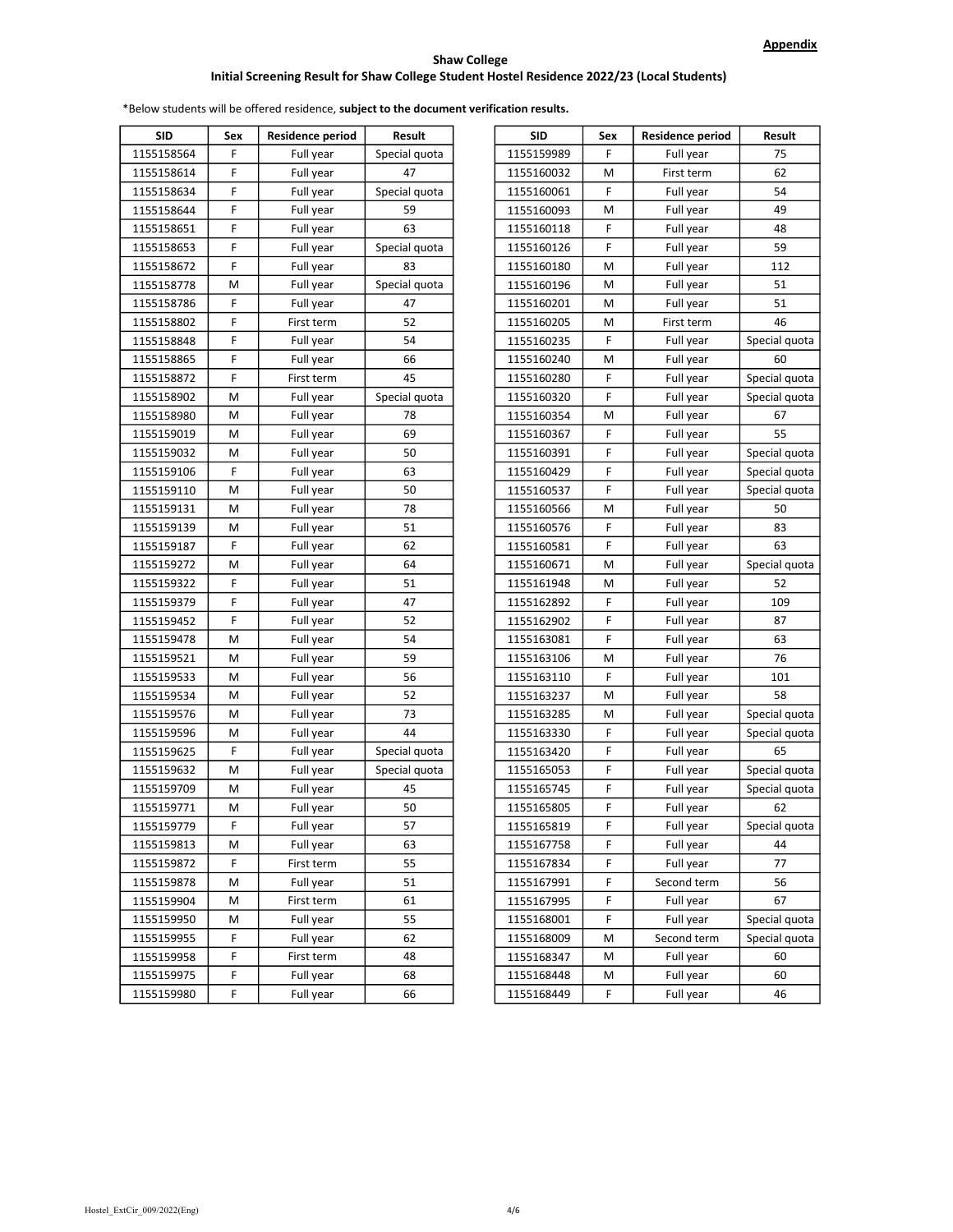| <b>SID</b> | Sex | <b>Residence period</b> | Result        | <b>SID</b> | Sex | Residence period |               |
|------------|-----|-------------------------|---------------|------------|-----|------------------|---------------|
| 1155168453 | F   | Full year               | 49            | 1155174672 | M   | Full year        |               |
| 1155168478 | F   | First term              | 43            | 1155174772 | M   | Full year        |               |
| 1155168519 | F   | Full year               | 67            | 1155174789 | F   | Full year        |               |
| 1155168559 | F   | First term              | 71            | 1155174815 | F   | Full year        |               |
| 1155168560 | М   | Full year               | 56            | 1155174846 | F   | Full year        | Special quota |
| 1155168571 | F   | Full year               | 69            | 1155174852 | M   | Full year        |               |
| 1155168669 | F   | Full year               | 43            | 1155174869 | F   | Full year        | Special quota |
| 1155168688 | М   | Full year               | Special quota | 1155174912 | F   | Full year        |               |
| 1155170144 | М   | Full year               | Special quota | 1155174928 | F   | Full year        |               |
| 1155170148 | F   | Full year               | 89            | 1155174967 | M   | Full year        | Special quota |
| 1155170150 | F   | Full year               | 57            | 1155174992 | F   | Full year        |               |
| 1155170300 | М   | Full year               | 52            | 1155174996 | F   | Full year        | Special quota |
| 1155170577 | М   | Full year               | 56            | 1155175048 | F   | Full year        |               |
| 1155170816 | М   | Full year               | Special quota | 1155175077 | F   | Full year        | Special quota |
| 1155170950 | М   | Full year               | 70            | 1155175086 | F   | Full year        |               |
| 1155173028 | М   | Full year               | 46            | 1155175093 | M   | Full year        |               |
| 1155173072 | М   | Full year               | 63            | 1155175109 | M   | Full year        |               |
| 1155173077 | М   | Full year               | 58            | 1155175137 | M   | Full year        | Special quota |
| 1155173705 | F   | Full year               | 54            | 1155175151 | F   | Full year        |               |
| 1155174044 | F   | Full year               | Special quota | 1155175152 | M   | Full year        | Special quota |
| 1155174181 | М   | Full year               | 62            | 1155175176 | F   | Full year        |               |
| 1155174244 | F   | Full year               | 66            | 1155175198 | M   | Full year        | Special quota |
| 1155174279 | М   | Full year               | 55            | 1155175199 | M   | Full year        |               |
| 1155174281 | М   | Full year               | 60            | 1155175213 | F   | Full year        |               |
| 1155174297 | F   | Full year               | 76            | 1155175267 | F   | Full year        |               |
| 1155174299 | М   | First term              | 71            | 1155175282 | M   | Full year        | Special quota |
| 1155174311 | F   | Full year               | Special quota | 1155175311 | F   | Full year        |               |
| 1155174313 | F   | Full year               | 50            | 1155175328 | F   | Full year        | Special quota |
| 1155174315 | F   | Full year               | 61            | 1155175355 | F   | Full year        |               |
| 1155174320 | М   | Full year               | 60            | 1155175399 | F   | Full year        |               |
| 1155174332 | М   | Full year               | 59            | 1155175410 | F   | Full year        |               |
| 1155174354 | F   | Full year               | 55            | 1155175418 | F   | Full year        |               |
| 1155174359 | F   | Full year               | 68            | 1155175432 | F   | Full year        |               |
| 1155174383 | М   | Full year               | 45            | 1155175439 | F   | Full year        |               |
| 1155174388 | F   | Full year               | Special quota | 1155175458 | F   | Full year        |               |
| 1155174512 | F   | Full year               | Special quota | 1155175471 | М   | Full year        |               |
| 1155174524 | F   | Full year               | 48            | 1155175486 | M   | Full year        |               |
| 1155174541 | F   | Full year               | 84            | 1155175495 | F   | Full year        |               |
| 1155174565 | М   | Full year               | Special quota | 1155175534 | F   | Full year        |               |
| 1155174586 | F   | Full year               | 52            | 1155175576 | F   | Full year        |               |
| 1155174616 | F   | Full year               | 71            | 1155175583 | M   | Full year        | Special quota |
| 1155174637 | F   | Full year               | 74            | 1155175603 | M   | Full year        |               |
| 1155174650 | М   | Full year               | 55            | 1155175628 | M   | Full year        |               |
| 1155174665 | М   | Full year               | 55            | 1155175643 | F   | Full year        |               |
| 1155174668 | F   | Full year               | Special quota | 1155175667 | F   | Full year        | Special quota |

| SID     | Sex | <b>Residence period</b> | Result        | <b>SID</b> | Sex | <b>Residence period</b> | Result        |
|---------|-----|-------------------------|---------------|------------|-----|-------------------------|---------------|
| 168453  | F   | Full year               | 49            | 1155174672 | M   | Full year               | 66            |
| 168478ء | F   | First term              | 43            | 1155174772 | М   | Full year               | 73            |
| 168519  | F   | Full year               | 67            | 1155174789 | F   | Full year               | 79            |
| 168559ء | F   | First term              | 71            | 1155174815 | F   | Full year               | 55            |
| 168560ء | M   | Full year               | 56            | 1155174846 | F   | Full year               | Special quota |
| 168571، | F   | Full year               | 69            | 1155174852 | M   | Full year               | 69            |
| 168669ۃ | F   | Full year               | 43            | 1155174869 | F   | Full year               | Special quota |
| 168688  | M   | Full year               | Special quota | 1155174912 | F   | Full year               | 69            |
| 170144ء | M   | Full year               | Special quota | 1155174928 | F   | Full year               | 46            |
| 170148  | F   | Full year               | 89            | 1155174967 | M   | Full year               | Special quota |
| 170150ء | F   | Full year               | 57            | 1155174992 | F   | Full year               | 55            |
| 170300، | M   | Full year               | 52            | 1155174996 | F   | Full year               | Special quota |
| 170577، | М   | Full year               | 56            | 1155175048 | F   | Full year               | 49            |
| 170816  | М   | Full year               | Special quota | 1155175077 | F   | Full year               | Special quota |
| 170950، | М   | Full year               | 70            | 1155175086 | F   | Full year               | 61            |
| 173028  | М   | Full year               | 46            | 1155175093 | M   | Full year               | 69            |
| 173072، | М   | Full year               | 63            | 1155175109 | M   | Full year               | 52            |
| 173077، | M   | Full year               | 58            | 1155175137 | М   | Full year               | Special quota |
| 173705، | F   | Full year               | 54            | 1155175151 | F   | Full year               | 46            |
| 174044ء | F   | Full year               | Special quota | 1155175152 | M   | Full year               | Special quota |
| 174181  | M   | Full year               | 62            | 1155175176 | F   | Full year               | 67            |
| 174244  | F   | Full year               | 66            | 1155175198 | M   | Full year               | Special quota |
| 174279ء | M   | Full year               | 55            | 1155175199 | M   | Full year               | 82            |
| 174281، | м   | Full year               | 60            | 1155175213 | F   | Full year               | 74            |
| 174297ء | F   | Full year               | 76            | 1155175267 | F   | Full year               | 67            |
| 174299ء | M   | First term              | 71            | 1155175282 | M   | Full year               | Special quota |
| 174311، | F   | Full year               | Special quota | 1155175311 | F   | Full year               | 61            |
| 174313، | F   | Full year               | 50            | 1155175328 | F   | Full year               | Special quota |
| 174315  | F   | Full year               | 61            | 1155175355 | F   | Full year               | 46            |
| 174320  | м   | Full year               | 60            | 1155175399 | F   | Full year               | 85            |
| 174332، | м   | Full year               | 59            | 1155175410 | F   | Full year               | 54            |
| 174354، | F   | Full year               | 55            | 1155175418 | F   | Full year               | 63            |
| 174359ء | F   | Full year               | 68            | 1155175432 | F   | Full year               | 61            |
| 174383، | M   | Full year               | 45            | 1155175439 | F   | Full year               | 54            |
| 174388  | F   | Full year               | Special quota | 1155175458 | F   | Full year               | 55            |
| 174512  | F   | Full year               | Special quota | 1155175471 | М   | Full year               | 68            |
| 174524ء | F   | Full year               | 48            | 1155175486 | M   | Full year               | 47            |
| 174541  | F   | Full year               | 84            | 1155175495 | F   | Full year               | 45            |
| 174565  | M   | Full year               | Special quota | 1155175534 | F   | Full year               | 44            |
| 174586  | F   | Full year               | 52            | 1155175576 | F   | Full year               | 55            |
| 174616  | F   | Full year               | 71            | 1155175583 | M   | Full year               | Special quota |
| 174637، | F   | Full year               | 74            | 1155175603 | M   | Full year               | 68            |
| 174650، | M   | Full year               | 55            | 1155175628 | M   | Full year               | 44            |
| 174665، | M   | Full year               | 55            | 1155175643 | F   | Full year               | 48            |
| 174668  | F   | Full vear               | Special quota | 1155175667 | F   | Full year               | Special quota |